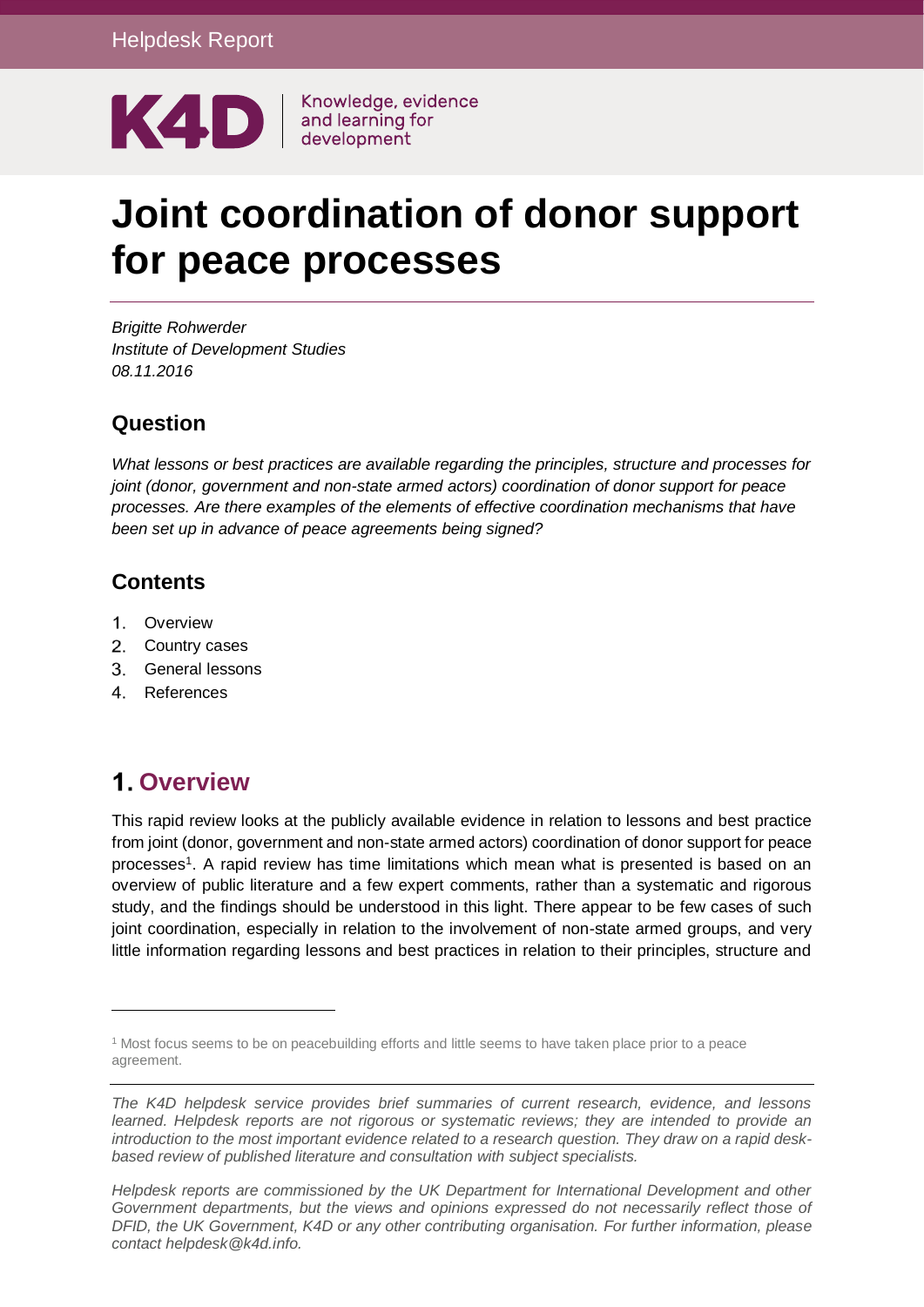processes. It is possible that much more joint coordination and lessons learning has occurred than can be found rapidly using open source searches, which makes it difficult to gauge what best practices for joint (donor, government and non-state armed actors) coordination of donor support for peace processes are.

Countries where joint coordination mechanisms have been attempted include:

- **Nepal:** The Nepal Peace Trust Fund (NPTF) is a joint government-donor initiative to provide coordination and support for the peace process. The process is led by the government and all political parties are involved in its board. Donors have put in place a rigorous financial management system, although most of the funding comes from the government. A detailed situational analysis was only carried out after the process has got underway. Donor concerns about the coordination mechanism relate to financial management, perceived political bias in project priorities, weak ability to influence the political process and the desire for a peacebuilding strategy from the Government. Meetings have been criticised for being overly focused on micro and operational details. The joint scrutiny and process created more transparency and accountability, which increased trust and confidence.
- **South Sudan:** The Government of Southern Sudan created a number of different donor coordination mechanisms to enhance donor alignment and appraise and approve all donor funded interventions. Capacity restraints meant only the largest projects were actually appraised.
- Northern Ireland: The EU, the governments of Britain and Ireland, and civil society coordinated on peace funding through the PEACE programmes. The programmes initially focused on economic activities, building up support for the programme, before moving to more peace focused activities, and a conflict analysis was not carried out. The bureaucracy of the programme may have stifled creative responses on the ground. Paramilitary organisations were eventually drawn into the process, which helped them to transition away from violence.
- **Mozambique:** Donor coordination, combined with their long standing relationship with the parties to the conflict, helped with the successful transition to peace by increasing transparency and creating a shared understanding. However lack of central coordination resulted in duplication, weak local ownership of the peace process, and stretched the capacity of the government.
- **Sri Lanka:** Efforts to create joint coordination mechanisms between the government and Liberation Tigers of Tamil Eelam (LTTE) proved unsuccessful and endangered the peace, leading to serious problems for the government and distrust in the process from the LTTE.

Some **general lessons** from elsewhere on joint coordination for peace include:

- **Local ownership and capacity** is needed to ensure peace is durable.
- **Dedicated peacebuilding coordination mechanisms** enhance coordination and information sharing on peace.
- **EXECT** Inclusive coordination means that all stakeholders feel included and have trust in each other, although it can be challenging to include non-state actors.
- **Coordination efforts should allow for independence or impartiality** so that different types of support that may benefit a peace process can exist.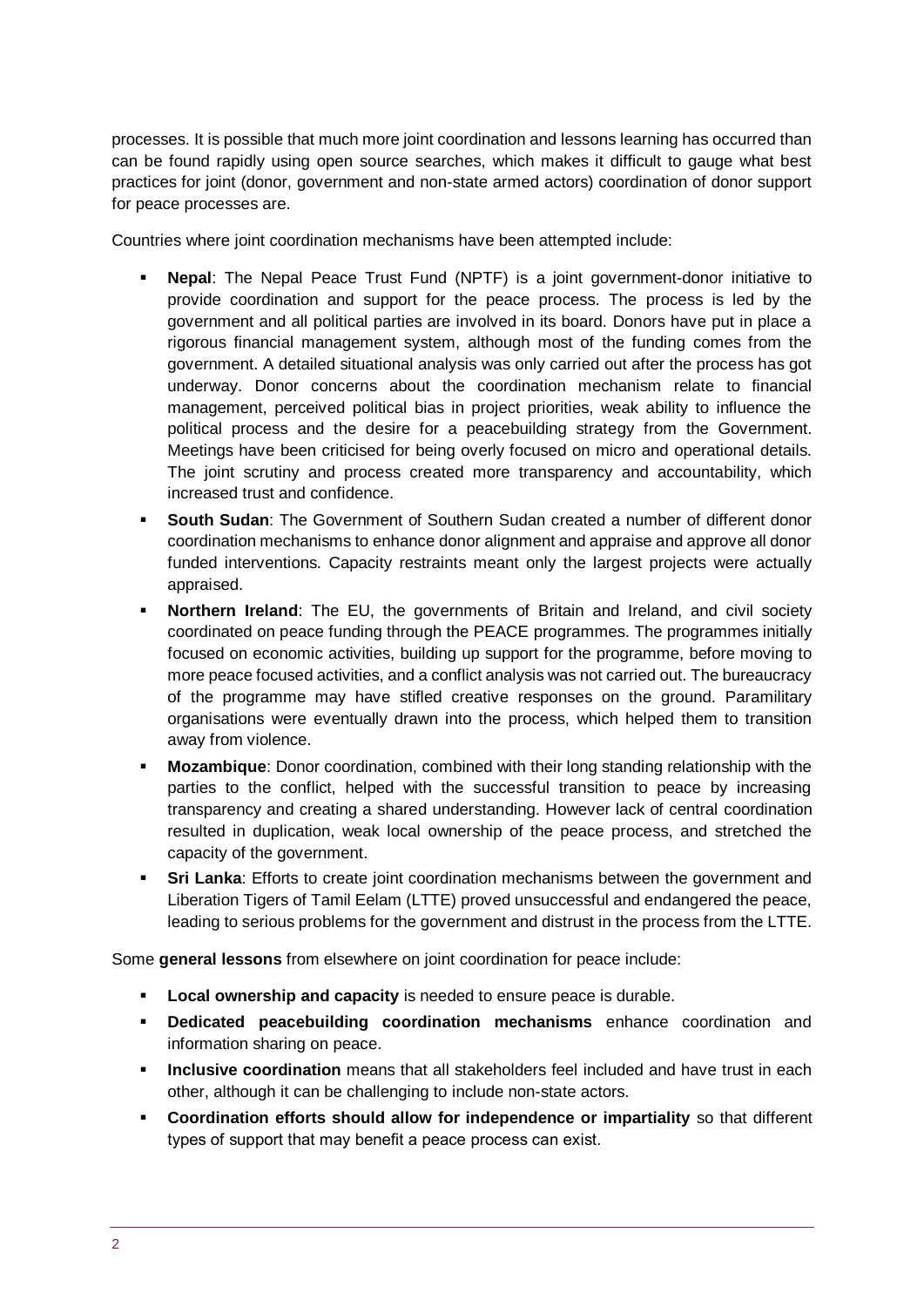**Reactive and proactive mechanisms** can adapt to developments that threaten to compromise peacebuilding efforts.

# <span id="page-2-0"></span>**Country cases**

A number of countries have, or have attempted to put in place, joint (donor, government, and sometimes non-state armed actors) coordination of donor support for peace processes. However, often mention of these mechanisms is brief and provides little detail.

#### **Nepal**

Following more than a decade of internal conflict a Comprehensive Peace Agreement (CAP) was signed in late 2006. The Nepal Peace Trust Fund (NPTF) is a unique joint government-donor initiative, operated by the Peace Fund Secretariat (PFS) of the Ministry for Peace and Reconstruction (MoPR) to provide support to the on-going Peace Process (O'Gorman et al, 2012: 5; Burke, 2013: 23). It was established in the aftermath of the CAP and started operations in January 2007 (O'Gorman et al, 2012: 12). Its three functions are: i) to function as a coordinating body for peace related initiatives; ii) to act as a funding mechanism for Government of Nepal (GoN) and donors; and iii) to monitor the peace process. It funds projects in four clusters: support for former combatants; assistance to conflict affected persons and communities; promotion of security and transitional justice; support to constituent assembly, elections and peace building initiatives on national and local levels; while a fifth cluster operates as a cross-cutting theme in the form of reconstruction of public infrastructure damaged during the conflict (Burke, 2013: 23). The Ministry of Peace and Reconstruction (MoPR) is the main body responsible for coordinating and monitoring the peace process, while the NPTF supports the ministry in this process.<sup>2</sup> 'The NPTF has a Board that takes all policy decisions and guides NPTF operations. The Board is chaired by minister for MoPR and co-chaired by the Minister for Finance. The Board is assisted by several mechanisms – the Technical Committee, Core Cluster, and Sectoral Cluster – to review and approve projects on peace and peace building'.<sup>3</sup> Commins et al (2013: 28) found that 'it was vitally important for the peace process, that all of the top political parties (irrespective of whether they were in government or not) were involved in the board of the Nepal Peace Trust Fund', although they do not go on to elaborate why. Donors have an oversight role through the NPTF's management structure (Burke, 2013: 23). Burke (2013: 23) found that the strong government lead, meant that donor influence is circumscribed.

Two-thirds of funding comes from the government, with a third of the funding coming from donors<sup>4</sup> (Commins et al, 2013: 70; O'Gorman et al, 2012: 13).<sup>5</sup> The NPTF essentially sought to provide predictable funding to facilitate the peace process (Commins et al, 2013: 56). 'Over time, and given challenges in ensuring transparency, donors have supported more rigorous financial management

3 ibid

1

<sup>2</sup> <http://nptf.gov.np/faq.php>

<sup>4</sup> Denmark, EU, Finland, Germany, Norway, United Kingdom (DFID), and Switzerland.

<sup>5</sup> There is also a UN Peace Fund for Nepal which is implemented through the UN system and while there is some joint planning/working between the funds, the synergies have not always been maximised (Commins et al, 2013: 70).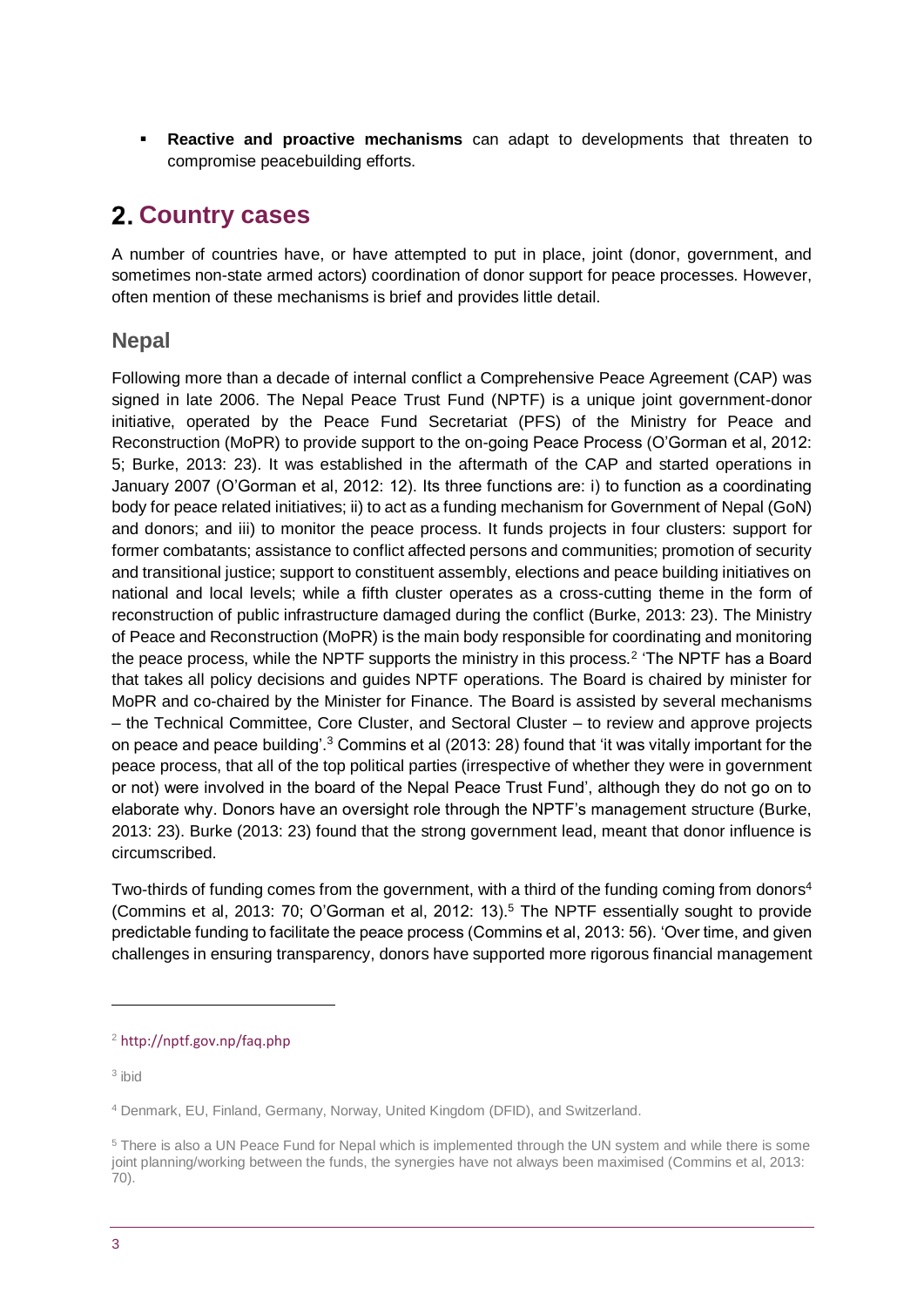systems that have given them greater confidence to continue providing support' (Burke, 2013: 23). A mechanism was built into the NPTF to deal with the need for donors to release funds so that they are available when needed (Commins et al, 2013: 56). First donor money goes into foreign currency account at central bank but government cannot use it (Commins et al, 2013: 56). The funds can only be used when donors release those tranches to the government (Commins et al, 2013: 56).

At the very start of the NPTF, a number of assumptions about the context were made to get the process underway, with a situational analysis carried out after six months to fill in gaps in the context analysis (Commins et al, 2013: 30). Once this baseline had been established, reviews/evaluations were carried out by external evaluators, every couple of years, providing action points for the government (Commins et al, 2013: 30).

O'Gorman et al (2012: 38) found that five years after the launch of the joint government-donor trust fund, donor concerns related to financial management, perceived political bias in project priorities, weak ability to influence the political process and the desire for a peacebuilding strategy from the Government (although no more detail on these concerns is provided). O'Gorman et al (2012: 38) also found that 'the GoN and the donors experience the work with NPTF from two different points of departure. For the GoN the continuous dynamism in the political give-and-take that is slowly moving the process forward is the daily context of work. For the donors similar experiences count, but in addition experiences from other peace processes, and the general trend of reduced funds and reduced willingness to take risks, diversify the picture, sometimes at the cost of the necessary patience with the process in Nepal' (O'Gorman et al, 2012: 38). As a result, O'Gorman et al (2012: 38) found a climate of increasing expectations and conditionality influencing donor engagement with the NPTF, posing a new challenge for the effectiveness of the NPTF. The joint scrutiny and process that is unique to NPTF as a post-conflict peace fund, means that political sensitivities and discussion of projects are more transparent and accountable at different levels, which has helped to increase confidence and trust (O'Gorman et al, 2012: 38).

O'Gorman et al (2012: 39) suggest that the meetings of the GoN- Donor Group forum were overtaken by repeated criticism of financial management reporting delays, project selection, and timeliness of documents, and recommended that it might be good instead to 'review the purpose and agendas for these meetings and consider ways and means of opening up policy space and limiting the micro and operational details for other forums'.

Despite the NPTF being intended to be the main vehicle in support of the political peace and transformation process outlined in the CPA, O'Gorman et al (2012: 40) found that a number of donors are channelling their support (and an increasing portion of it) focused on the peace process either through INGOs and NGOs, through national line ministries and UN bodies, resulting in 'far less coordination, undermining of the national ownership and insufficient account taken of the complex and time-consuming national political process going on'. However, an evaluation conducted a year later by Particip and Niras (2013: 11) found that 'NPTF is emerging as the key joint instrument through which development partners can harmonise their efforts, align with government priorities, and help build capacity in the process.'

Particip and Niras (2013: 72) found a wide range of opinions about the state of development partner coordination in Nepal, with some claiming that 'coordination was exactly as effective and flexible as it could be; others lamented the lack of clarity, the continued overlaps, and described development partner coordination in dysfunctional terms'. Particip and Niras (2013: 15) concluded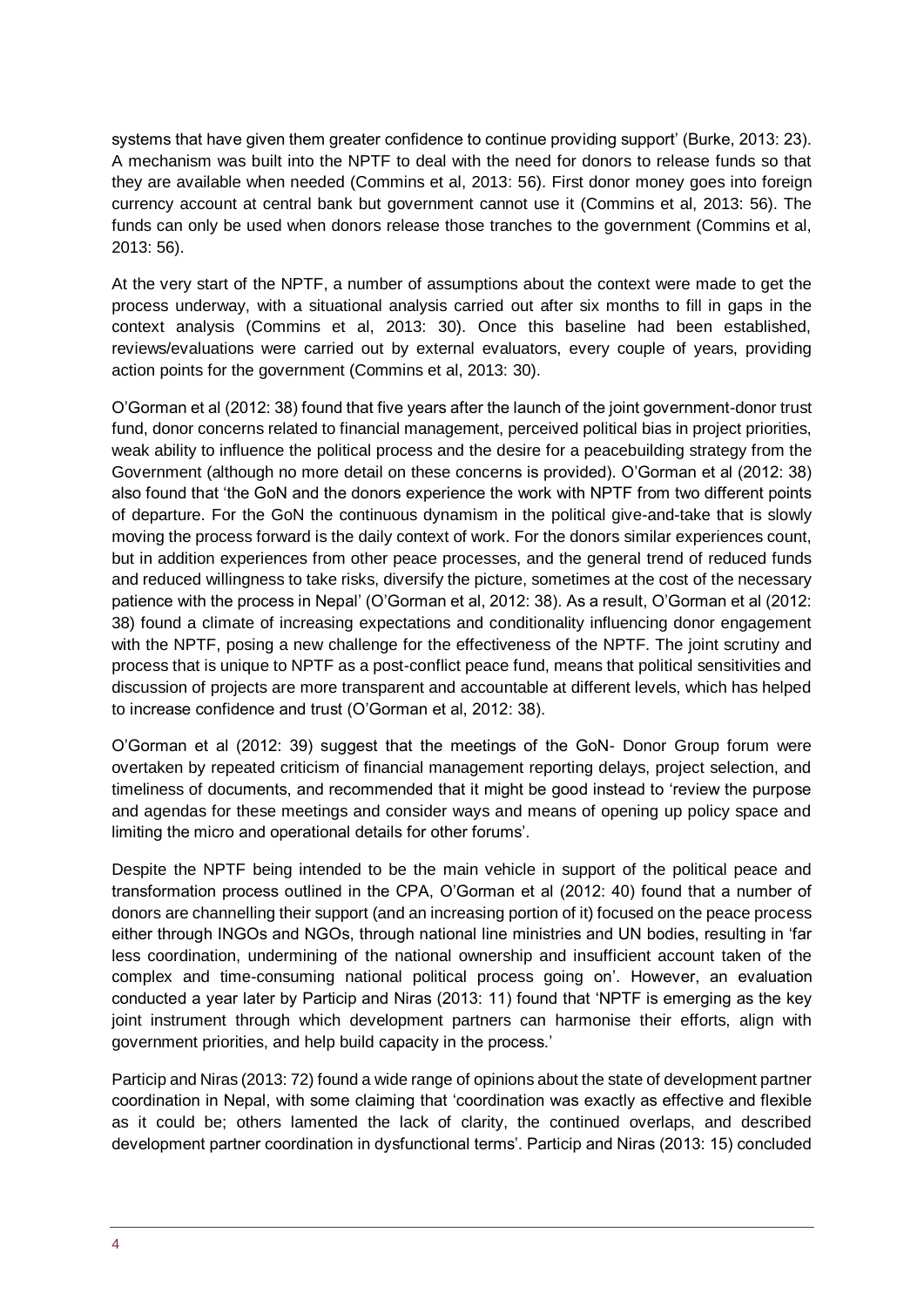that there is no optimal model for coordination in Nepal and considered the diversity of opinions on coordination healthy.

#### **South Sudan**

The 2005 Comprehensive Peace agreement ended over two decades of war between the central Sudanese government and the Sudan People's Liberation Army and led to the independence of South Sudan in 2011. In the early years of the Comprehensive Peace Agreement, there were numerous overlapping peacebuilding mechanisms and structures which coordinated peacebuilding activities in a variety of ways depending on who was undertaking the activity and their understanding of peacebuilding activities (Lotze et al 2008: 46). 'Despite the existence of donor coordination mechanisms, these tend to be limited to sharing information rather than promoting a joint donor approach based on shared analysis and consensus' (Bennett et al, 2010: xiv).

In 2006, the newly created Government of South Sudan (GoSS) put in place a number of coordination mechanisms (Bennett et al, 2010: 68-69):

- **GoSS Donor Forum**, which provided a platform for sharing information and enhancing dialogue between GoSS and donors. The agenda varied according to the needs, but it was generally used as a platform for GoSS to seek enhancement of donor alignment with government priorities.
- **The Inter-Ministerial Appraisal Committee (IMAC)**, which was mandated to appraise and approve all donor funded interventions. Its main objective was to ensure that donor projects were consistent with GoSS policies, including the aid strategy, and to ensure coordination of interventions. The core members of IMAC were the Ministries of Finance, Regional Cooperation, Presidential Affairs, Legal Affairs, Housing, the Southern Sudan Commission for Census and Statistics, and the Local Government Board (LGB). These members met regularly. MoFEP chaired the committee. Ministries belonging to the sector in which a project falls were invited as required. Due to capacity constraints, the IMAC was not in a position to appraise and monitor all projects; only the largest projects were actually appraised. Donors also failed to register activities with the IMAC (only around 20 per cent of all projects were registered).
- **The Budget Sector Working Groups (BSWG)**, which were the main bodies for government wide coordination and planning, and included donors as well as UN and NGO representatives. The ten groups were responsible for developing the annual budget sector plans that set government priorities and expenditure allocations for the next three years in the given sector. However, some donors noted that GoSS set its priorities in advance of the BSWGs, leaving little room for negotiation at the BSWG meetings. The BSWGs were also expected to monitor expenditure within their respective sectors, review annual performance against the sectors' objectives and work to ensure the alignment and coordination of all partners' assistance in Southern Sudan. In principle, the groups were mandated to be the technical quality assurance instruments for GoSS vis-à-vis proposed donor funded projects but as they met only once a year this tended to fall under the responsibility of IMAC. However, it was felt that these groups made some impact in helping avoid duplication and overlap (Bennett et al, 2010: 141).

At the time of writing Lotze et al (2008: 50) found that the government coordination structures were not operating at full capacity and there was considerable overlap in terms of areas of responsibility.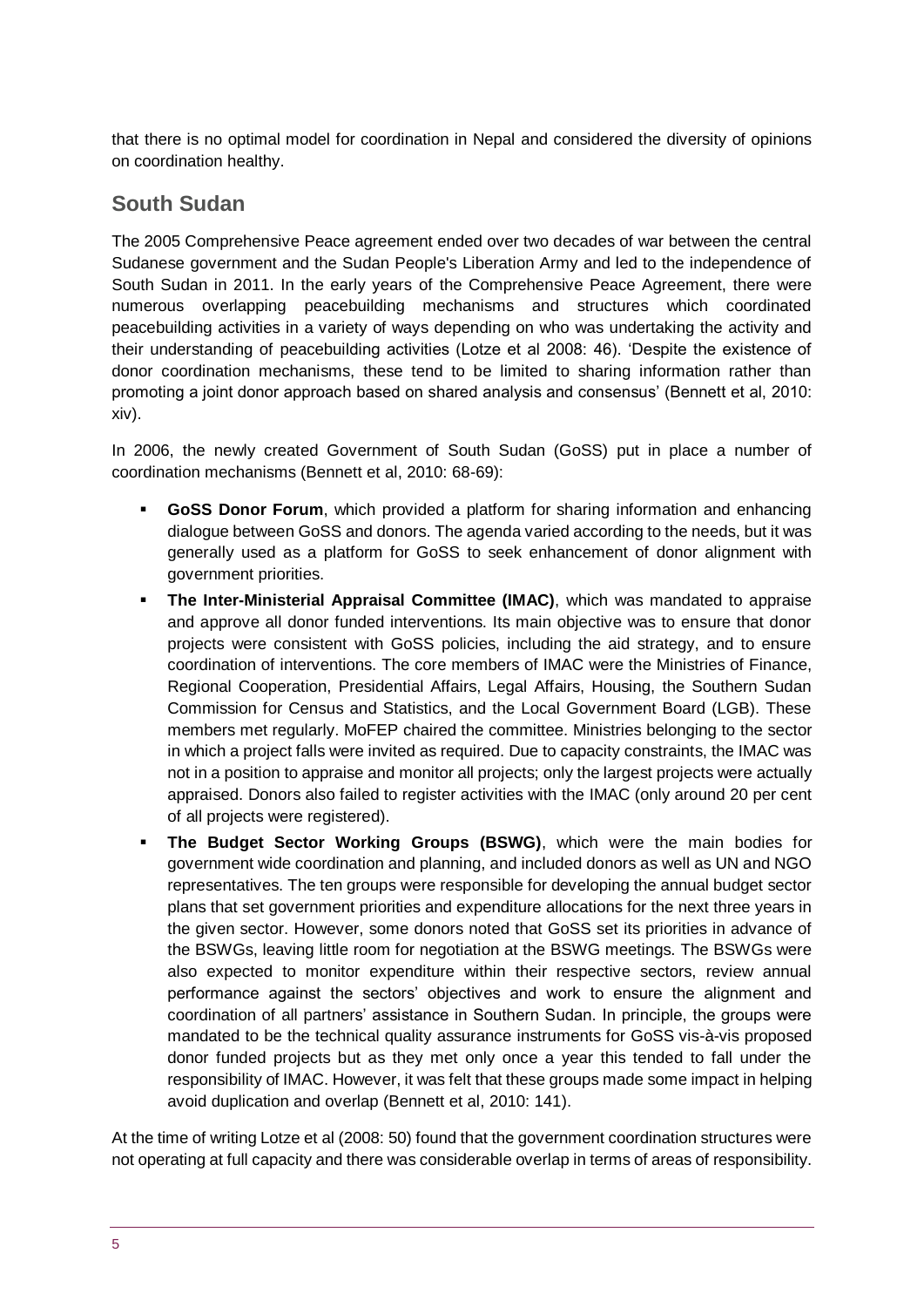Bennett et al (2010: 143) also warned that there was too much coordination in the form of pooled funds which were largely unable to respond to specific local issues.

### **Northern Ireland**

Over three decades of conflict ended with the Good Friday Agreement in 1998. Starting in 1995, the EU funded PEACE programmes 'created incentives for diverse groups to work together in making funding decisions' (Bush and Houston, 2011: 57). Bush and Houston (2011: 58) suggest that the programmes 'partnership principle helped both to build positive working relations, and to build organisational capacities that were applicable beyond the PEACE programme'. Bush and Houston (2011: 58) put forward that the fund's initial focus on economic regeneration helped create buy-in to more overtly framed reconciliation projects. 'Within a highly politicised and volatile postagreement environment, it is very useful to cast funding as widely and generally as possible, to increase awareness of, and support for, a programme' (Bush and Houston, 2011: 29). 'When such support has been established – support for both the programme and, perhaps less explicitly, for peace over continued conflict – then programming can begin to move delicately into more politically sensitive areas of project support (Bush and Houston, 2011: 29). Bush and Houston (2011: 29) indicate that 'reconciliation (however it might be defined) is a non-starter if there is not participation in PEACE funded projects within and between divided groups'. They suggest that 'at the start of the PEACE programme, the fact that the primary source of funding was not British, and not Irish, reduced some of the potential suspicions that political strings would be attached to projects' (Bush and Houston, 2011: 60). The PEACE programme broke new ground, clarifying what it meant by reconciliation as it went along (Bush and Houston, 2011: 63). Not carrying out an initial conflict analysis 'avoided a very contentious and divisive debate that might well have stopped the programme from ever getting off the ground' (Bush and Houston, 2011: 63).

The UK and Irish governments, as well as various different local stakeholders, and the EU, were involved in the consultations leading to the creation of the first PEACE programme (Bush and Houston, 2011: 25). There is a notable absence of the republican and loyalist paramilitary organisations as this was a politically sensitive issue (Bush and Houston, 2011: 25). The direct presence of paramilitary organisations might also be difficult for individuals and groups affected by their violence and the legitimacy of their inclusion may be questioned (Bush and Houston, 2011: 25). 'In the Northern Ireland case, while paramilitary voices were key to the formal political process, they only found their way into the consultations indirectly through the groups represented there' (Bush and Houston, 2011: 25).

'The capacity of groups to apply for, and use, PEACE-type funding is not (and is never) evenly distributed across affected populations' (Bush and Houston, 2011: 59). 'To ignore this issue risks creating a situation where particular groups feel that they are not benefiting from the peace – or not benefiting to the same extent as other groups (especially groups perceived to be from the 'other side')' (Bush and Houston, 2011: 59). (Bush and Houston (2011: 59) warn that 'the paradoxical risk here is that the availability of peace funds may aggravate tensions between groups because of the real, or perceived, inequitable distribution of funds.'

Bush and Houston (2011: 62) find that 'there is a sense among funding recipients that over time, the bureaucratic needs of accountability and reporting have stifled creative responses to addressing needs on the ground – even when they clearly fall within the purview of the funding priorities of the programme.' (Bush and Houston, 2011: 62). 'The increased paperwork, in the name of transparency and accountability' meant that some stakeholders felt that 'unless you were applying for large amounts of money, it just wasn't worth it' (Bush and Houston, 2011: 34). Bush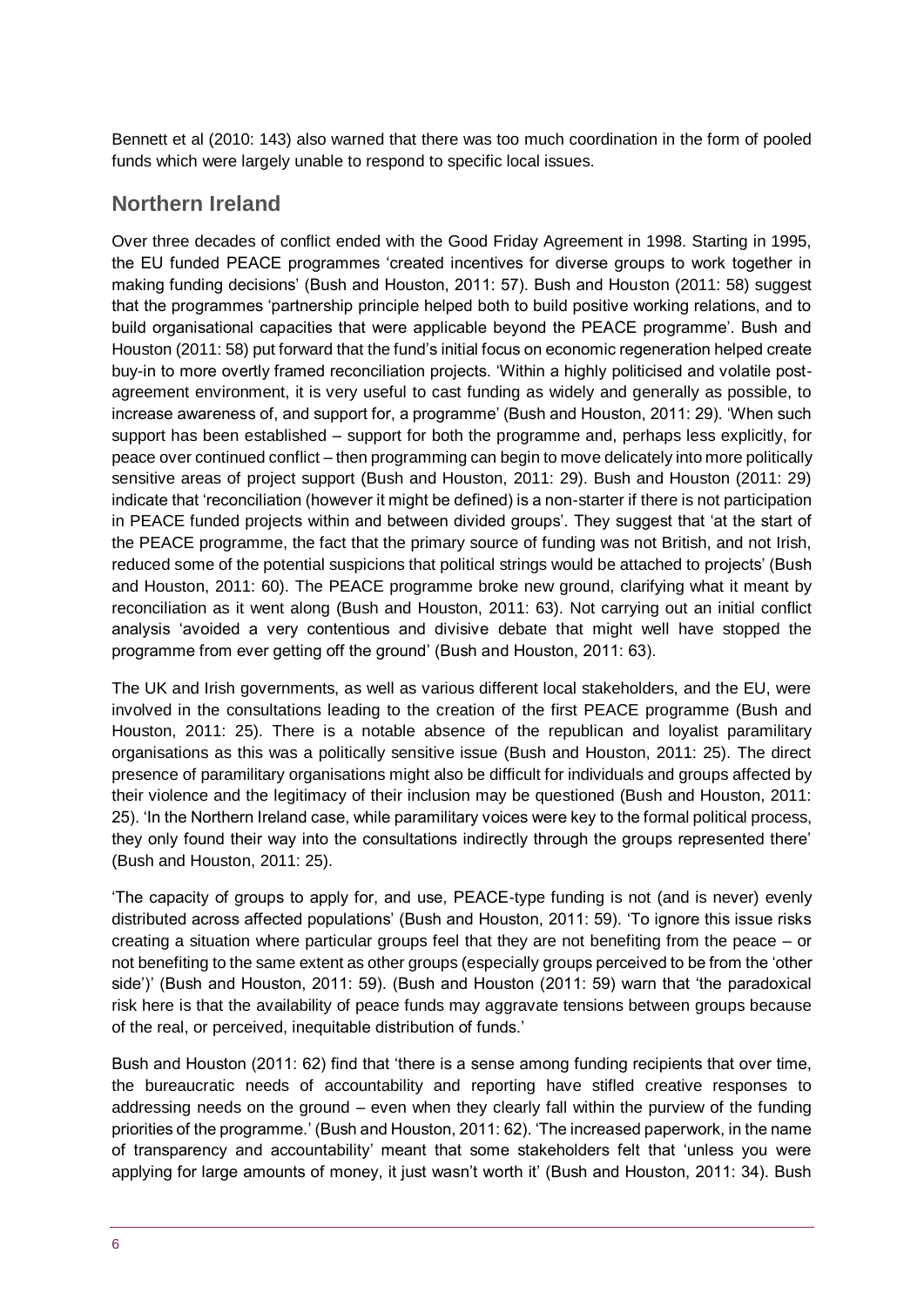and Houston (2011: 63) also warn that sustainable peace and reconciliation takes time and sometimes trust-building and relationship-building do not fit neatly into a time-limited, budgetdetermined, logical, framework-managed projects.

Government departments were integrated into decisions over the allocation and management of PEACE as a result of the need to clearly delineate between PEACE funding and normal government funding – especially when the projects may look like regular government initiatives (such as the building of roads or bridges), but which are meant to have peace building or reconciliatory impacts; and the need to ensure (as far as possible) that the particular interests of political officials are harnessed to the PEACE programmes, not the other way around (Bush and Houston, 2011: 34). Government and state agencies have an essential role to play in building peace, although decisions over peace funding should not be politicised or captured by particularistic or sectarian interests (Bush and Houston, 2011: 34). Care should be taken that nonstate actors do not perform too many state-like functions, or deliver services that should be delivered by the state, as there is risk that the division of labour and responsibilities between the state, society and the market are unbalanced, and that the institutional development of the state is restricted (Bush and Houston, 2011: 34).

The approach of the PEACE programme 'validated work between ex-combatants and promoted their social and political reintegration' (Bush and Houston, 2011: 38).

#### **Mozambique**

Manning and Malbrough (2009, 90) find that 'the most important factor behind Mozambique's success [at transitioning to peace] was the flexible, intensive, and coordinated efforts of major donors, who were committed to making peace work and had long-standing relationships with the former belligerents. The relationships these donors had established with the government and, in some cases, with Renamo, fostered mutual trust and lowered uncertainty, giving donors a deep contextual understanding of the priorities and conditions that were necessary to successfully establish peace in Mozambique'. Coordination between donors in relation to the peace process elections through the Democracy Assistance Group (GAD) helped exchange information and prevent or dispel misinformation about the peace process, which meant that well-informed donors were 'able to reassure a suspicious and insecure Renamo leadership and to reduce tensions between Renamo and the government' (Manning and Malbrough, 2010: 159). In addition, regular meetings helped create a shared understanding of the importance of the elections, which helped leverage the necessary support and a common reaction (Manning and Malbrough, 2010: 159).

However, the lack of central coordination which developed in Mozambique 'often had negative effects, producing incoherence or duplication, and taxing the ability of the overstretched Mozambican state to participate, monitor, or otherwise be involved in the process. Donors came to be seen, and perhaps to see themselves, as the habitual providers of services normally delivered by states to their citizens. This undoubtedly contributed later to a sense of donor ownership of the peace process: once again, donors would provide where the state could not' (Manning and Malbrough, 2010: 153).

#### **Sri Lanka**

After two decades of internal conflict in Sri Lanka, a ceasefire was declared in 2001. In 2002, the first year of the peace process, the government of Sri Lanka (GoSL) and the Liberation Tigers of Tamil Eelam (LTTE) set up various joint sub committees (such as the Sub Committee on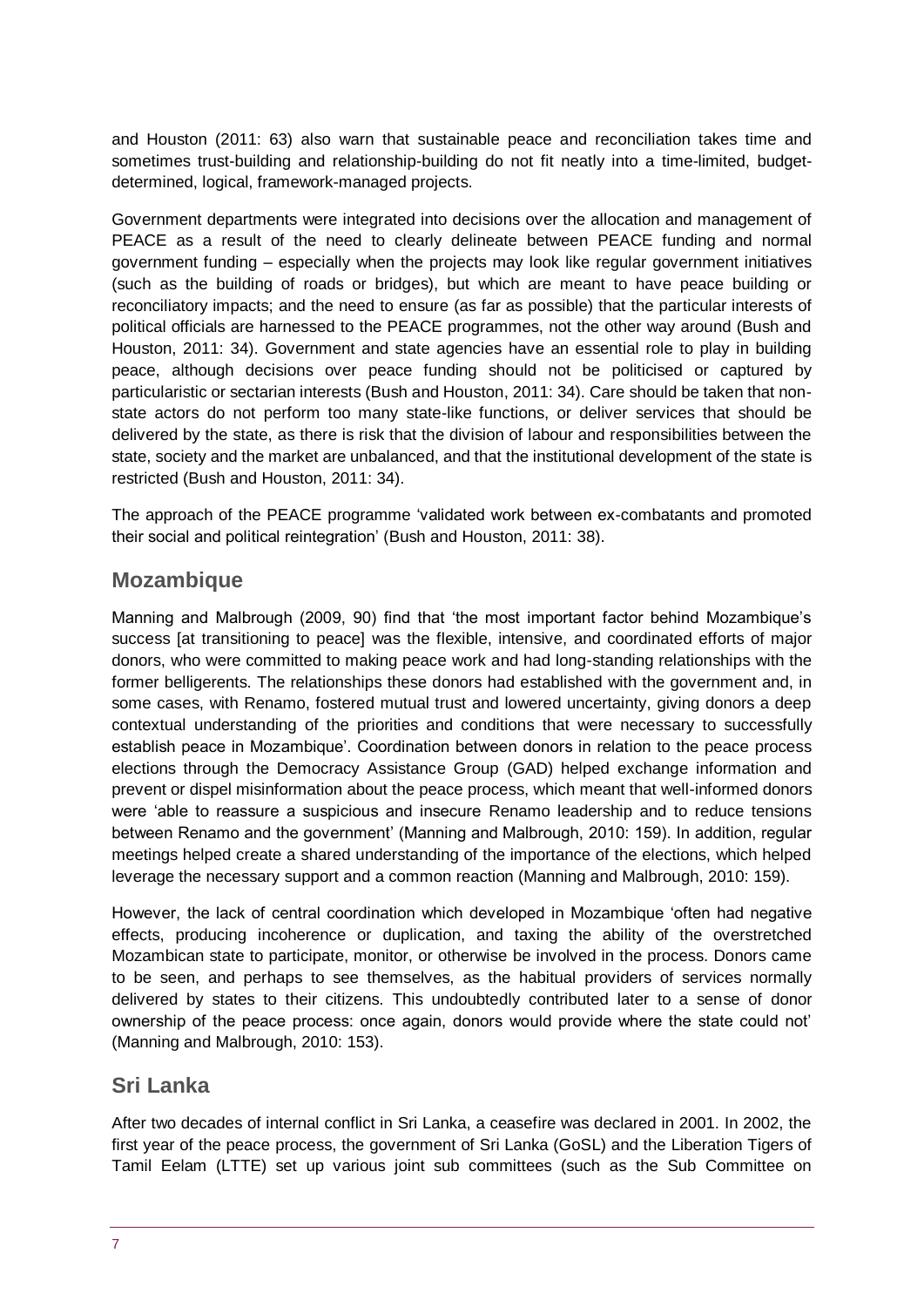Immediate Humanitarian and Rehabilitation Needs in the North-east (SIHRN)) to work on issues in the peace process and to select projects to be funded, but none of these sub committees got off the ground as negotiations between them broke down (Uyangoda, 2008: 199; Sriskandarajah, 2003: 8-9). Uyangoda (2008: 199) attributes this to 'the thin commitment of both sides to joint institution building during the transition phase'. The two sides worked together and separately to canvass international support for development assistance to help the peace process along (Sriskandarajah, 2003: 12-13).

Subsequent efforts to put in place joint government and LTTE mechanisms for aid allocation also proved unsuccessful, such as the Post-Tsunami Management Structure (P-TOMS) arrangement, or the North East Reconstruction Fund, which was to pool donor funds for reconstruction work, but was never implemented due to GoSL-LTTE disagreement over its shared management (Chapman et al, 2009: 9, 15). Donors also found it hard to align with changing domestic policy and work with the government (Chapman et al, 2009: 15). In addition, Chapman et al (2009: 46) finds that '[t]he climate of mistrust in Sri Lanka means that information sharing is reduced and the willingness to discuss results and engage in joint government-donor-civil society efforts to learn lessons is limited'. Frerks and Klem (2006: xii) also suggest that while donors hoped that SIHRN and P-TOMS would make peace, they because issues which endangered the peace. These joint mechanisms were the only tangible outcome of the peace process with regard to power-sharing and thus were a litmus test for the LTTE with regard to government commitment to substantial devolution of powers to an autonomous North-eastern administration (Frerks and Klem, 2006: 33). They became a legal and political stumbling block for the government (Frerks and Klem, 2006: 33). The negotiations around SIHRN, lead to an LTTE proposal perceived as a 'stepping stone to independence' which precipitated the overthrow of the UNP regime; while P-TOMS caused a split in the ruling coalition, leaving the government paralysed (Frerks and Klem, 2006: 33).

# <span id="page-7-0"></span>**General lessons**

## **Common challenges to peacebuilding coordination efforts**

Coordination is highlighted in most evaluations as being very important for peace efforts, and Newman and Richmond (2006: 5) warn that lack of coordination of support to peace processes could complicate the picture and result in behaviour that effectively constitutes spoiling.

It is suggested that effective coordination is difficult to achieve as a result of 'the multitude of actors, often numbering in the hundreds…; the high cost in time and money that effective co-ordination entails; the need for donors to satisfy their own constituencies and serve their national interests; competition for influence and visibility between donors; and the general unwillingness of actors to limit their margin for maneuver by the discipline of coordination' (Uvin in de Coning, 2007: 8).

Lotze et al (2008: 11, 62-63) found a number of common challenges for peacebuilding coordination efforts as a result of research carried out in the DRC, Liberia and Sudan. They include:

#### **Local ownership and capacity**

There is a need for local ownership, capacity and cooperation with external actors, as peacebuilding coordination is often driven by external actors, and local ownership is essential if peace is to be durable (Lotze et al, 2008: 11, 62-63).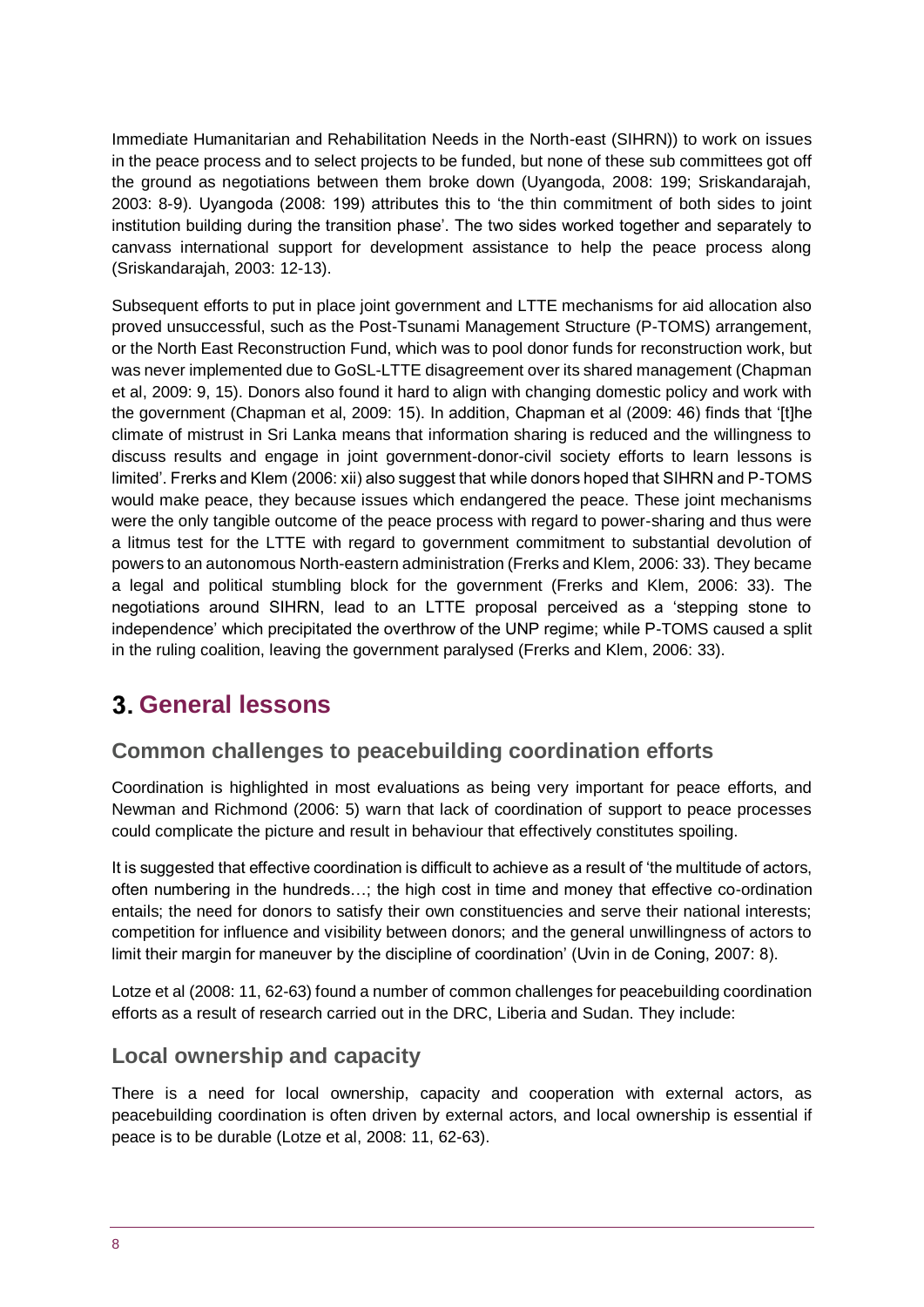Campbell and Hartnett (2005: 14) warn that if donors set up parallel systems as a result of weak governments, the development of downward accountability or social contract to the population is hampered. As a result it is suggested that where there is weak capacity, donors and governments 'work to focus on a limited number of tasks rather than try to spread limited human, financial and institutional capital over a range of tasks simultaneously' (Campbell and Hartnett, 2005: 14). Huber et al (2013: 98) find that 'Donors are also frequently constrained or selective in which aspects of implementation they are willing to finance'.

## **Dedicated peacebuilding coordination mechanism**

There is a need for dedicated peacebuilding coordinating structures rather than peacebuilding being relegated as a sub-theme within coordination and implementation structures. This could serve to enhance coordination and information-sharing, and indirectly build the capacity of those engaged in the structure (Lotze et al, 2008: 11, 62).

#### **Inclusive coordination**

There is a need for inclusive coordination so that all stakeholders feel included and are certain of the roles and mandates of the other actors within the system (Lotze et al, 2008: 11-12, 62-63). Challenges in sharing results and giving transparency to the internal–external relations undermines trust among different actors (Lotze et al, 2008: 30). Huber et al (2013: 98) find that central governments may object to the provision of external funding to non-state actors within their borders, while 'non-state actors may be wary of being dependent on central government officials for disbursements of funds enabling them to implement their commitments'.

## **Coordination should allow for independence or impartiality**

There is a need for coordination that accommodates various needs, as in some cases certain actors will prefer not to coordinate, or be coordinated, so as to preserve their independence or impartiality (Lotze et al, 2008: 12, 62-63). de Coning (2007: 9), notes that there is 'tension between the need for improved coordination on the one hand, and the potential limiting effects coordination may have on the ability of individual agents to exercise control over their own programming and allocation of resources'. Uvin (1999: 21) also flags up some potential problems with coordination with local institutions as 'local institutions are usually weak and sometimes biased to the point of being part of the problem. Donors often distrust the institutions of the state or do not want to be seen as partial, especially in cases where violence is still ongoing'.

Although they are looking at third party support for peace processes rather than joint mechanisms in support of peace, Gündüz and Herbolzheimer (2010: 21) find that coordination should 'not stifle or try to impose full control over the diversity of types of support that may benefit a peace process, including differences in approach, and potential strengths and capacities of different third parties to act in different ways' as 'individual, confidential and parallel efforts can, in fact, be as important as collective ones, if not more so'.

#### **Reactive and proactive mechanisms**

There is a need to be both reactive and proactive to developments that threaten to compromise peacebuilding efforts (Lotze et al, 2008: 12, 63).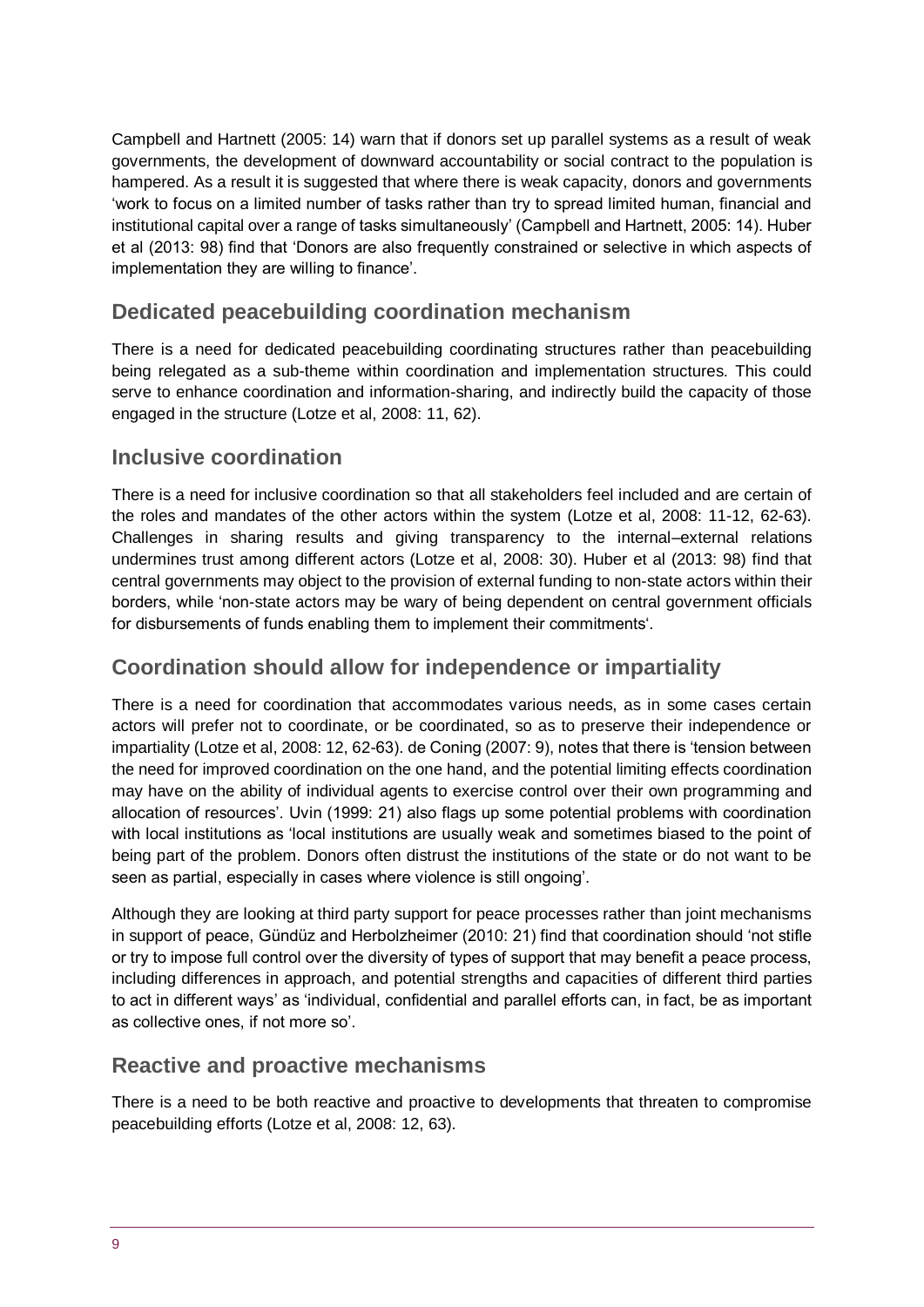# <span id="page-9-0"></span>**References**

- Bennett, J., Pantuliano, S., Fenton, W., Vaux, A., Barnett, C., & Brusset, E. (2010). *Aiding the Peace A Multi-donor Evaluation of Support to Conflict Prevention and Peacebuilding Activities in Southern Sudan 2005–2010*. Netherlands Ministry of Foreign Affairs. Retrieved from:<http://www.oecd.org/countries/southsudan/46895095.pdf>
- Burke, A. (2013). *Donor Approaches to Risk in Fragile and Conflict Affected States - Case Study: Nepal*. The Policy Practice. Retrieved from: [https://assets.publishing.service.gov.uk/media/57a08a0eed915d622c00052d/61064-](https://assets.publishing.service.gov.uk/media/57a08a0eed915d622c00052d/61064-Nepal_case_study_010713.pdf) [Nepal\\_case\\_study\\_010713.pdf](https://assets.publishing.service.gov.uk/media/57a08a0eed915d622c00052d/61064-Nepal_case_study_010713.pdf)
- Bush, K., & Houston, K. (2011). *THE STORY OF PEACE: Learning from EU PEACE Funding in Northern Ireland and the Border Region*. INCORE. Retrieved from: [http://www.seupb.eu/Libraries/Corporate\\_Documents/The\\_Story\\_Of\\_Peace.sflb.ashx](http://www.seupb.eu/Libraries/Corporate_Documents/The_Story_Of_Peace.sflb.ashx)
- Campbell, S.P., & Hartnett, M. (2005). *A Framework for Improved Coordination: Lessons Learned from the International Development, Peacekeeping, Peacebuilding, Humanitarian and Conflict Resolution Communities*. ITEA, IHS & FMCS. Retrieved from: <https://www.regjeringen.no/globalassets/upload/ud/vedlegg/missions/framework.pdf>
- Chapman, N., Duncan, D., Timberman, D., & Abeygunawardana, K. (2009). *Evaluation of Donor-Supported Activities in Conflict Sensitive Development and Conflict Prevention and Peacebuilding in Sri Lanka*. Donor Peace Support Group & OECD. Retrieved from: <http://www.oecd.org/countries/srilanka/44138006.pdf>
- de Coning, C. (2007). *Coherence and Coordination in United Nations Peacebuilding and Integrated Missions – A Norwegian Perspective*. NUPI. Retrieved from: [http://reliefweb.int/sites/reliefweb.int/files/resources/7C1A82FD7CA27192C12573AE004A4D](http://reliefweb.int/sites/reliefweb.int/files/resources/7C1A82FD7CA27192C12573AE004A4D1E-nupi_dec2007.pdf) [1E-nupi\\_dec2007.pdf](http://reliefweb.int/sites/reliefweb.int/files/resources/7C1A82FD7CA27192C12573AE004A4D1E-nupi_dec2007.pdf)
- Commins, S., Davies, F., Gordon, A., Hodson, E., Hughes, J., & Lister, S. (2013). *Pooled Funding to Support Service Delivery Lessons of Experience from Fragile and Conflict Affected States*. DFID. Retrieved from: [https://assets.publishing.service.gov.uk/media/57a08a10ed915d622c00053d/61050-PFs-](https://assets.publishing.service.gov.uk/media/57a08a10ed915d622c00053d/61050-PFs-Full_Volume_May2013_.pdf)[Full\\_Volume\\_May2013\\_.pdf](https://assets.publishing.service.gov.uk/media/57a08a10ed915d622c00053d/61050-PFs-Full_Volume_May2013_.pdf)
- Frerks, G., & Klem, B. (2006). *Conditioning Peace among Protagonists: A Study into the use of Peace Conditionalities in the Sri Lankan Peace Process*. Clingendael Institute. Retrieved from: [https://www.clingendael.nl/sites/default/files/20060600\\_cru\\_frerks\\_klem.pdf](https://www.clingendael.nl/sites/default/files/20060600_cru_frerks_klem.pdf)
- Gündüz, C., & Herbolzheimer, K. (2010). *Standing United for Peace: The EU in Coordinated Third-party Support to Peace Processes*. Initiative for Peacebuilding (IfP). Retrieved from: [http://www.c-r.org/downloads/StandingUnitedForPeace\\_IFP\\_201012\\_ENG.pdf](http://www.c-r.org/downloads/StandingUnitedForPeace_IFP_201012_ENG.pdf)
- Huber, K., Wolff, S., Mason, S.J.A., Siegfried, M., Boltjes, M., Van Praag, M.v.W., & Barnes, C. (2013). *Managing Peace Processes Process related questions – Volume 1: A handbook for AU practitioners*. African Union (AU) & Centre for Humanitarian Dialogue (HD Centre). Retrieved from: [https://www.hdcentre.org/wp-content/uploads/2016/07/AU-Handbook-](https://www.hdcentre.org/wp-content/uploads/2016/07/AU-Handbook-Volume-I-Process-related-questions-July-2013.pdf)[Volume-I-Process-related-questions-July-2013.pdf](https://www.hdcentre.org/wp-content/uploads/2016/07/AU-Handbook-Volume-I-Process-related-questions-July-2013.pdf)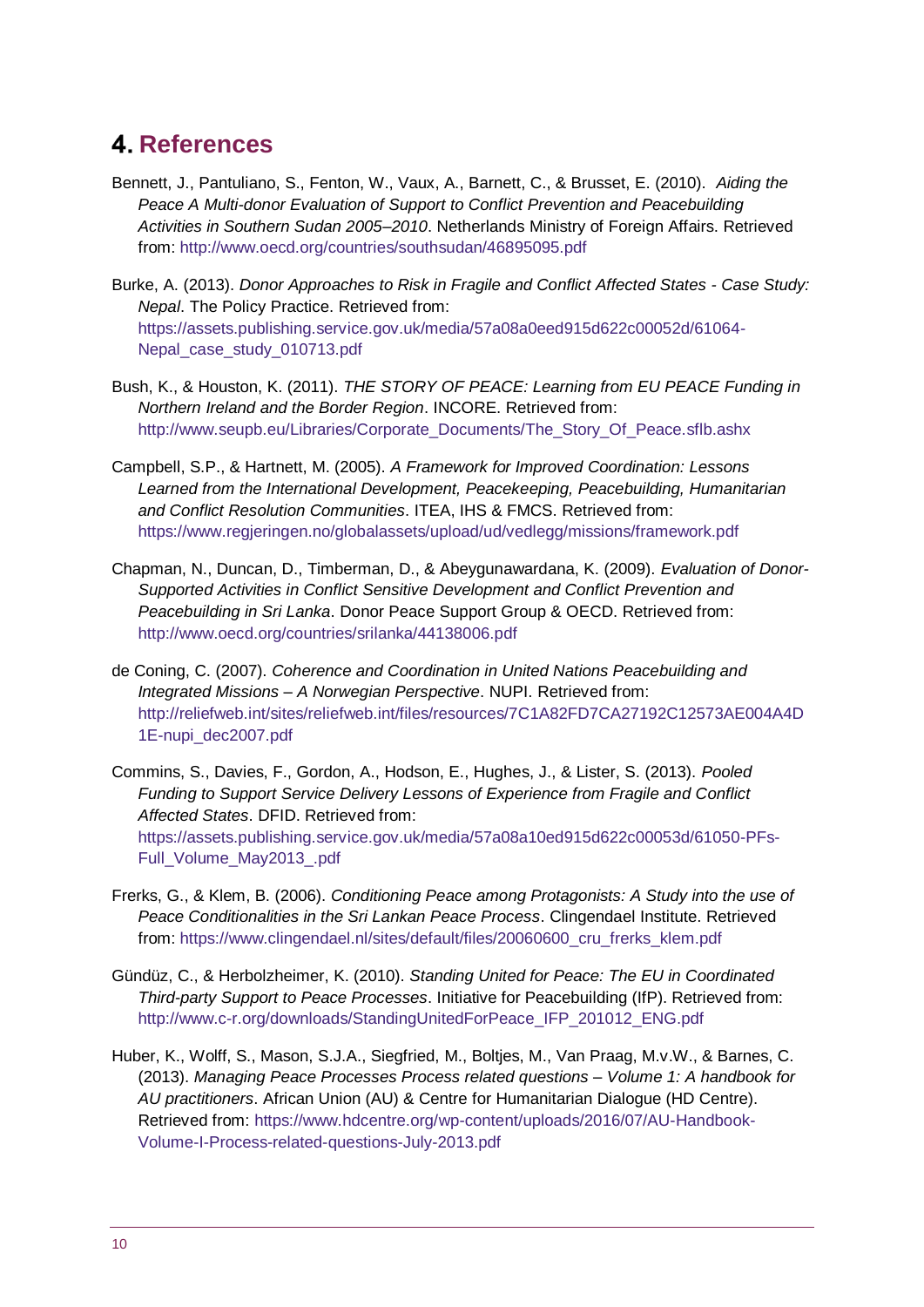- Lotze, W., de Carvalho, G.B., & Kasumba, Y. (2008). *Peacebuilding Coordination in African Countries: Transitioning from Conflict - Case Studies of the Democratic Republic of the Congo, Liberia and South Sudan* (Occasional paper series: 3:1). ACCORD. Retrieved from: [http://www.accord.org.za/wp-content/uploads/2008/02/ACCORD-Occasional-Paper-2008-1-](http://www.accord.org.za/wp-content/uploads/2008/02/ACCORD-Occasional-Paper-2008-1-Peacebuilding-coordination-in-African-countries.pdf) [Peacebuilding-coordination-in-African-countries.pdf](http://www.accord.org.za/wp-content/uploads/2008/02/ACCORD-Occasional-Paper-2008-1-Peacebuilding-coordination-in-African-countries.pdf)
- Manning, C., & Malbrough, M. (2010). Bilateral Donors and Aid Conditionality in Post-Conflict Peacebuilding: The Case of Mozambique. *The Journal of Modern African Studies*, 48:1, 143- 169.<http://www.jstor.org/stable/40538351>
- Manning, C., & Malbrough, M. (2009). Learning the Right Lessons from Mozambique's Transition to Peace. *Taiwan Journal of Democracy*, 5:1, 77-91. <http://www.tfd.org.tw/export/sites/tfd/files/publication/journal/dj0501/077-092.pdf>
- Newman, E., & Richmond, O. (2006). *The Impact of Spoilers on Peace Processes and Peacebuilding* (Policy Brief). United Nations University. Retrieved from: <http://archive.unu.edu/publications/briefs/policy-briefs/2006/PB2-06.pdf>
- O'Gorman, E., Pokharel, B., Sharma, N., Bauck, N., & Pradhan, P.P. (2012). *Joint Government/Donor Review of the Nepal Peace Trust Fund - External Review Report*. Retrieved from: <http://www.nptf.gov.np/uploads/files/Review%20Report,%20April%202012.pdf>
- Particip & Niras. (2013). *Joint Evaluation of The international support to the peace process in Nepal 2006-12*. Ministry of Foreign Affairs of Denmark. Retrieved from: [http://www.netpublikationer.dk/um/11211/pdf/the\\_peace\\_process\\_in\\_Nepal\\_2006\\_12.pdf](http://www.netpublikationer.dk/um/11211/pdf/the_peace_process_in_Nepal_2006_12.pdf)
- Sriskandarajah, D. (2003). *The returns of peace in Sri Lanka: the development cart before the conflict resolution horse?* International Centre for Ethnic Studies. Retrieved from: <http://noolaham.net/project/62/6190/6190.pdf>
- Uvin, P. (1999). *The Influence of Aid in Situations of Violent Conflict - A synthesis and a commentary on the lessons learned from case studies on the limits and scope for the use of development assistance incentives and disincentives for influencing conflict situations*. OECD-DAC. Retrieved from:<http://www.peacepalacelibrary.nl/ebooks/files/1919902.pdf>
- Uyangoda, J. (2008). Transition from Civil War to Peace: Challenges for Peacebuilding in Sri Lanka. S. Baranyi (ed.). *The paradoxes of peacebuilding post 9/11*. UBC Press.
- World Bank Group. (2013). *Afghanistan: A Synthesis Paper of Lessons from Ten Years of Aid*. World Bank Group. Retrieved from: [https://ieg.worldbankgroup.org/Data/reports/Afghanistan\\_Lessons\\_Ten\\_Years.pdf](https://ieg.worldbankgroup.org/Data/reports/Afghanistan_Lessons_Ten_Years.pdf)

#### **Acknowledgements**

We thank the following experts who voluntarily provided suggestions for relevant literature or other advice to the author to support the preparation of this report. The content of the report does not necessarily reflect the opinions of any of the experts consulted.

• Roger Mac Ginty , University of Manchester